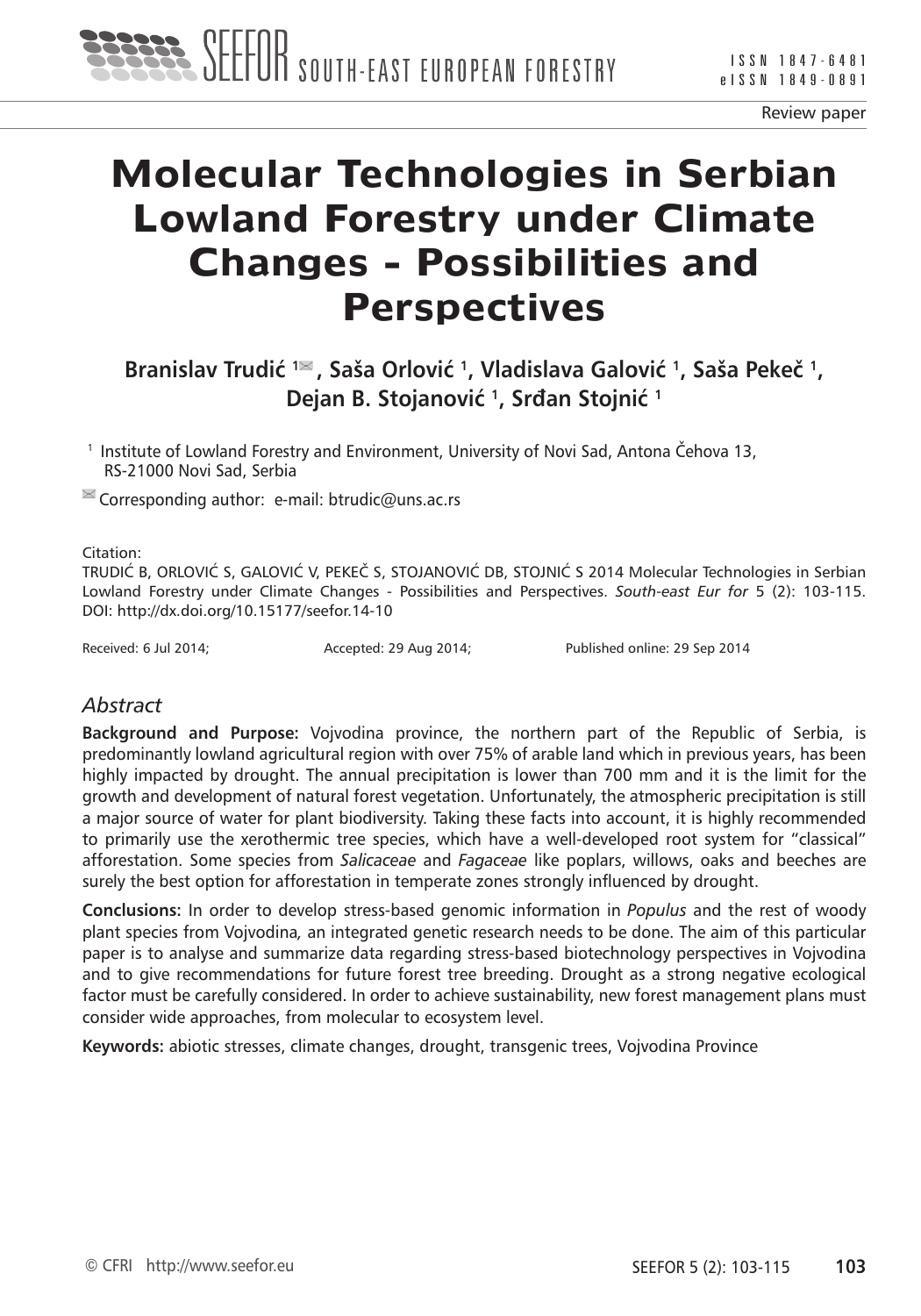#### **INTRODUCTION - IMPORTANCE OF FORESTRY IN VOJVODINA**

In terms of global climate change, abiotic stresses (salinity, drought, temperature etc.) are major causes of loss of natural vegetation, agricultural cultivars and crops. Vegetation mortality in association with a high frequency of drought and an increased temperature has recently been documented on all six vegetated continents. When these observations are combined with forecasts of rising global temperature, declining regional precipitation and more extreme droughts, a scenario emerges in which many vegetation communities could be pushed past their mortality thresholds in coming decades [1].

Abiotic stress causes various morphological, physiological and molecular changes that affect plant growth and productivity. Managing abiotic stress is especially important to the long-term growth of tree species. Forests are particularly sensitive to climate change, because the long lifespan of trees does not allow for rapid adaptation to environmental changes [2].

This paper provides an overview of recent trends of lowland forestry research due to drought stress and warm temperatures in forests in Vojvodina, comparing with research trends in Europe. Climate as a driver of drought and directly responsible for tree mortality is also tackled, summarizing scientific understanding for assessing possible relationships between changing climate and forest conditions in lowland forestry of Serbia and worldwide. Note that while climatic events can damage forests in many ways, our emphasis is on environmentalinduced physiological stress driven by drought (decreased water availability in soil) and warm temperatures. The ecological effects of increased mortality in forests and the associated consequences for human society remain largely un-assessed.

We conducted a systematic search for published literature of forest stress-based biotechnology, using standard search engines and databases, such as ISI Web of Science, PubMed and Google Scholar. From the extensive

set of documents, we used two specific criteria to determine whether the reference was appropriate for setting discussion and recommendations. Criteria for reference inclusion were:

- 1. usage of modern molecular methods and applicative results in forest tree species research, and
- 2. documentation of a strong correspondence between increases in mortality/drying/ senescence of forest tree species and increased water stress or high temperatures.

#### **ENVIRONMENTAL CHALLENGES AFFECTING FORESTRY IN SERBIA**

Europe is getting warmer above the rate of global average. Until 2007, the average annual temperature of the European land area had been 1.2 °C higher than in the preindustrial period, whereas in the combined land and sea area the temperature increased by 1 °C. The projections of annual temperatures, established on the basis of climatic models designed for various climate change scenarios, estimate that the temperature will increase from 1 to 5.5 °C by the end of this century. During winters, the highest warming is expected in the east and north, whereas in summers it is predicted in the south-west and Mediterranean part of Europe [2].

The Republic of Serbia is a landlocked country located in the Balkans and in the Pannonian plain. Climate of Serbia is of temperate continental type. Proximity of the mountain ranges of Alps, Carpathians, Rhodopes, as well as Adriatic Sea and Pannonian plain affect the climate. Average annual air temperature for the area with the altitude of up to 300 m amounts to 11 °C. The areas with the altitudes of 300 to 500 m have average annual temperature of around 10.5 °C, and over 1 000 m of altitude around 6 °C. Precipitation, in lower regions, ranges in the interval from 540 to 820 mm, areas on altitude over 1 000 m receive in average 700 to 1 000 mm, and peaks of some mountains in south-western Serbia up to 1 500 mm. The major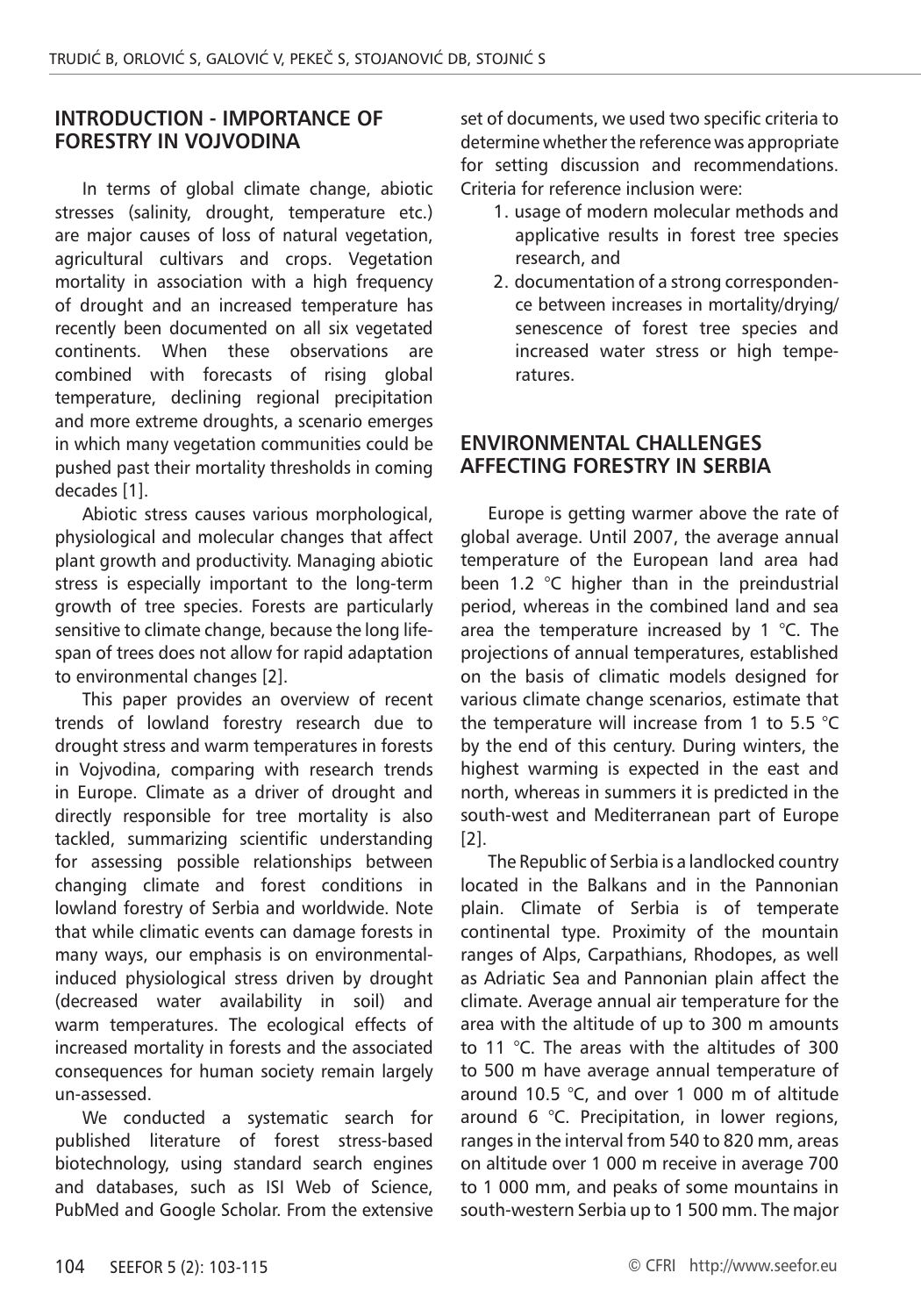part of Serbia has continental precipitation regimen, with a peak in the early summer period, except for the southwest, which receives its highest precipitation in autumn [3]. Climate change scenarios predict increasing mean air temperature between 2.4 and 3.8 °C until 2100. Concerning precipitations, climate projections indicate an increase of precipitation for Serbia of 20 to 30 mm per year for 2001-2030 and a decrease of precipitation of up to 30 mm per year for 2071-2100, compared with 1961-1990 [3].

The domination of a negative trend of the annual air temperature in Serbia ceased in 1982. Since 1983, and particularly since 1987, positive trends have been detected, first in shorter, and later in increasingly longer intervals. The intensity of decline of annual precipitation is 5 % of the regular amount in 50 years. In Serbia, the beginning of the period of the air temperature increase is accompanied by a period of reduced annual precipitation sum [4].

Serbia contains 2.3 million ha of forests which cover approximately 29.1 % of the total area. The dominant growing stock in Serbia are coppice forests with 64.7 % of the total forest area, natural high stands cover 27.5 %, and artificially established stands (with plantations) cover 7.8 %. According to the National Forest Inventory, 49 tree species are identified in Serbia. Broadleaf species (40) dominate over coniferous species (9). The dominant species is beech and its percentage in total volume is 40.5 %, and in volume increment 30.6 %. The most represented coniferous species is spruce. Its percentage accounts for 5.2 % of volume and 6.7 % of volume increment [5].

Another distribution for Serbia's 2.3 million ha of forests means that 77 % is in Central Serbia, 18.6 % in Kosovo and Metohia and 4.4 % in Vojvodina. These forests comprise willow (*Salix fragilis* L., and *Salix alba* L.), poplar (*Populus* spp.), pedunculate oak (*Quercus robur*  L.), sessile oak (*Quercus petraea* (Matt.) Liebl.), Austrian oak (*Quercus cerris* L.), Hungarian oak (*Quercus frainetto* Ten.), narrow-leafed ash (*Fraxinus angustifolia* Vahl), alder (*Alnus* spp.), European hornbeam (*Carpinus betulus* L.), beech (*Fagus moesiaca* (Domin, Maly) Czeczott), pine (*Pinus nigra* Arn.), and mixed beech-fir (*Abieti-Fagenion moesiacae*, Jov. 1976), beechfir-spruce (*Abieti-Piceenion* Br. - Bl. 1939) and high-mountain spruce forests (*Vaccinio-Piceion*  Br. - Bl. 1939). Beech is the most frequent species (37 % of forest area), followed by oak (35 %), other deciduous species (20 %) and conifers (8 %, of which pines are the most prevalent species) [5].

The increase of forest cover percentage compared to the reference year 1979 is 5.2 %, which by all means had a positive effect on the state and quality of the environment in general. Negative human impact on forest is visible, especially, through the percentage of coppice forest. Signs of global change impact are pronounced in the cases of Pendunculate and Sessile oak, due to high percentage of tree declining in almost the entire area [3].

| Year      | <b>Temperature</b><br>April - October<br>(°C) | Precipitation<br>April - October<br>(mm) | <b>Temperature</b><br>Yearly<br>$C^{\circ}$ C) | Precipitation<br>Yearly<br>(mm) |
|-----------|-----------------------------------------------|------------------------------------------|------------------------------------------------|---------------------------------|
| 2012      | 18.4                                          | 367.0                                    |                                                |                                 |
| 2011      | 17.1                                          | 300.5                                    | 10.8                                           | 469.8                           |
| 2007      | 17.0                                          | 454.6                                    | 11.6                                           | 775.3                           |
| 2003      | 17.1                                          | 421.5                                    | 10.8                                           | 606.3                           |
| 2000      | 17.7                                          | 262.0                                    | 11.9                                           | 436.8                           |
| 1961-1990 | 15.6                                          | 437.1                                    | 10.0                                           | 690.7                           |

**TABLE 1.** Climate conditions in Serbia for several extremely dry years [6]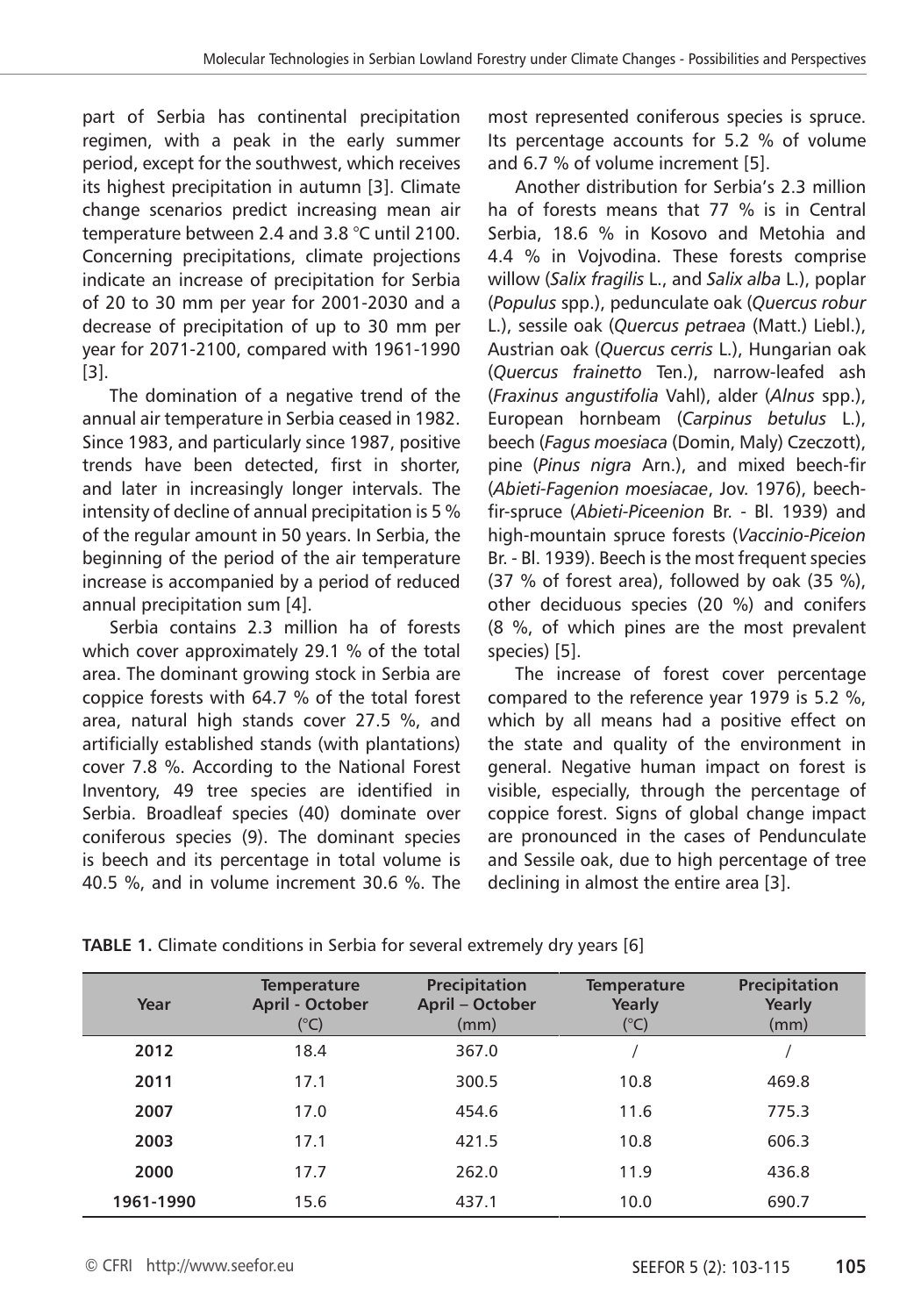#### **FORESTRY OF VOJVODINA UNDER DROUGHT STRESS**

In the Vojvodina region which is predominantly agricultural region with over 75 % of arable land, drought can have considerably negative impact on agricultural production. As a consequence of the insufficiently developed irrigation systems, the atmospheric precipitations are still the major factor in providing water to the soil and crops. In a greater or lesser intensity, drought occurs almost every year and it is the limiting factor of high yields [4, 7].

It was estimated that 13.2 % of the territory of Vojvodina, located mostly in the central and southeast parts, is highly vulnerable to drought. The main reasons for this are the occurrence and long duration of severe droughts. Recurrence times of the severe droughts vary from 12.2 to 15.4 months. Regions with the most frequent severe drought occurrences are the eastern parts of Vojvodina (municipalities: Kikinda, Zrenjanin, Vršac), northern areas around Palić and southwest area around Sremska Mitrovica. Residence times of severe drought are ranging from 1.7 to 2.2 months. Longest durations of severe droughts are in central areas around cities of Novi Sad and Zrenjanin. The most vulnerable regions to drought are central, southeast and southwest parts of Vojvodina [7, 8].

The analysis of climate characteristics of Vojvodina shows that there are conditions for the development of forest vegetation. Taking into account the annual precipitation of 550 to 670 mm, which is somewhat lower than 700 mm, which is the limit for the occurrence of natural forest vegetation, it is recommended to use primarily the xerothermic tree species, which have a well-developed tap root, except in the areas along the natural and artificial watercourses, where the hygrophilous tree species would be the most favourable species for the establishment of plantations and forests [9, 10].

The selection of species for forests establishment depends on the above mentioned climate, hydrological and soil conditions and potential natural vegetation in Vojvodina [9, 10]. The most representative species for the hydromorphic soil type is common oak and highly productive varieties of poplar. The halomorphic soil type, due to unfavourable site conditions, supports very few woody species, of which the author recommends common oak, based on the potential vegetation. Reports from Jovanović [11] on chernozem and meadow black soil, as the most represented soil types in Vojvodina, the optimal species is *Q. robur*, and the recommended species are the clones of *Populus albae* and the xerothermic fruittree species. A wider spectre of species in the genera *Populus, Acer, Morus, Tilia, Coryllus, Betula, Hypocastanum, Fraxinus* and *Juglans* is recommended on meadow black soil thanks to the moister soils*.* For hydromorphic black soils, the above authors recommend hygrophilic species, mainly in the genera *Populus* and *Salix,*  while on brown forest soil, the advantage is given to the species *Quercus petrea, Quercus cerris*  and *Tilia argentea* for the tree layer and *Acer campestre, Carpinus betulus, Corylus avellana, Sambucus nigra,* and *Cornus sanquinea* for the shrub layer*.* On other soils, such as arenosol which prevails in the sands of Deliblatska Peščara and Subotička Peščara, the protection and economic forest plantations should mainly consist of xerothermic tree species, of which the best are *Robinia pseudoaccacia, Pinus nigra* and *Populus alba* [10].

#### **BREEDING POTENTIAL OF POPLARS DUE TO DROUGHT STRESS**

Trees have evolved various mechanisms which help them to cope with limited water supply. Responses to drought include:

- 1. reducing the water deficit by developing root systems able to take up water deeper in the soil;
- 2. minimizing water losses through stomatal closure and producing small leaves;
- 3. accumulating osmoprotective substances [12, 13].

Poplars are truly multipurpose tree species. They provide a nearly endless list of wood and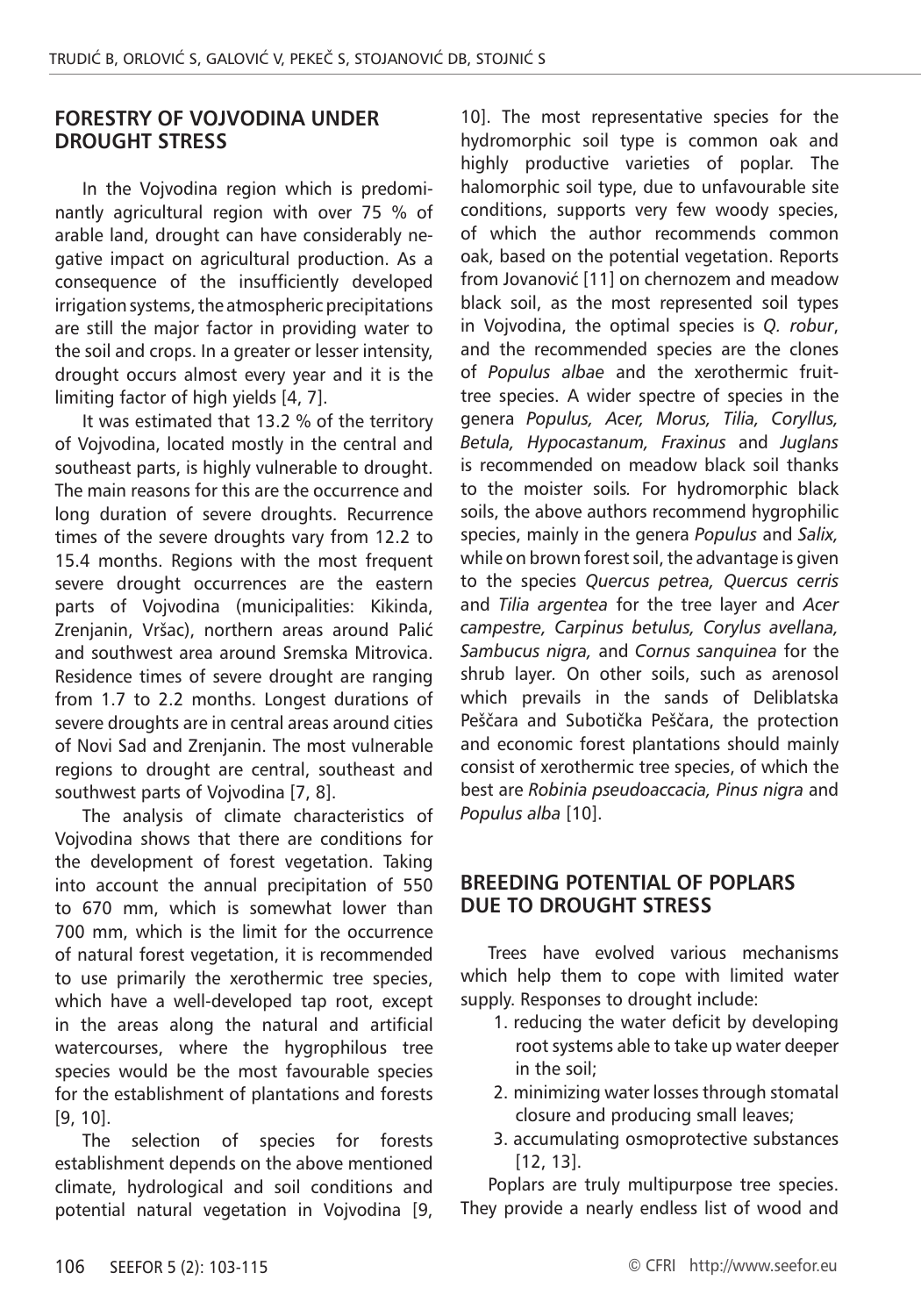fiber products, non-wood products, and are grown increasingly in bioenergy plantations for firewood. They have a positive role in the rehabilitation of degraded lands, forest landscape restoration and climate change mitigation [14].

Poplars are potentially the best option to increase biomass production in temperate zones, such as Vojvodina in the Republic of Serbia, but there is a need to identify clear objectives on how to use this material in the forestry wood chain. In the past, growth, disease resistance and adaptation to climatic conditions have been the major drivers for selection and breeding of poplars. Improved material characterization as well as high throughput methodology to support selection and breeding will allow future strategic decisions for afforestation of fast growing species in the Vojvodina province [15]. *Populus nigra*, that establishes naturally within or along the active channel and that is strictly dependent of the morphodynamics of the Danube River, will be exposed to three new threats:

- (i) enhancement of the frequency and severity of drought with summer decrease of the water level, which is extremely noticeable in recent years,
- (ii) extreme heat waves, especially in summer (temperature is a key factor for survival and development of seedlings) and
- (iii) more intense flooding [16].

*Populus nigra* L. is important species of the European alluvial forests that are protected under Habitats directive 92/43/EEC in entire Europe. This species is often regarded as a good indicator of geomorphological and biological quality of this ecosystem and is an active support of riparian biodiversity. This species is also threatened by anthropogenic disturbances and gene introgression, justifying French and European (EUFORGEN) programme on *in situ* and *ex situ* conservation of its genetic resources [16]. This species is common on the territory of Vojvodina province, having the same importance for domestic agriculture production, forest and environmental management.

Young poplar trees (*Populus deltoides*, *Dvina* and *Populus* x *canadensis*, I-214) were

grown under reduced soil water availability. The stress intensity was estimated by measuring soil water content, predawn leaf water potential, leaf relative water content, leaf growth, leaf conductance and maximum photosynthesis, maximum daily shrinkage of the stem. Radial growth was recorded by point dendrometers and the effect of water deficit on differentiating xylem and wood was investigated by high resolution stem growth analysis and anatomical investigation. After 16 days of withholding irrigation, significant differences were recorded between treatments and genotypes in term of leaf RWC (Relative Water Content), total leaves number, total leaf area increase and stem length increase. On the basis of results, the hybrid I-214 has showed a higher susceptibility to water stress than Dvina [17].

Poplar transformed with a gene for pine cytosolic glutamine-synthesise isozyme (GS1; look at NCBI: P52783) was shown to be more tolerant to drought stress than wild-type trees. At all levels of water availability, the transgenic trees had higher photosynthetic assimilation rates and stomatal conductance than the corresponding controls. All GS1-containing lines also showed an irreversible decline in photosystem II (PSII) antennae transfer efficiency after drought and during recovery, but the increased photo-assimilation capacity of the transgenic poplar allowed more resources to be allocated to photo-protective mechanisms [18].

#### **PLANT LIFE SCIENCE RESEARCH AS A BASIS FOR FOREST STRESS-BASED BIOTECHNOLOGY**

Responses of plants to stress may be revealed at a whole plant level as an integrated tissue system, while some of the responses occur at the cellular level. For example, closing of stomata results from subtle biochemical and molecular changes in the guard cell itself but this event is ultimately induced by the signalling transduced by other cells like root cells. Sometimes a comparison between cellular response and whole plant response may reveal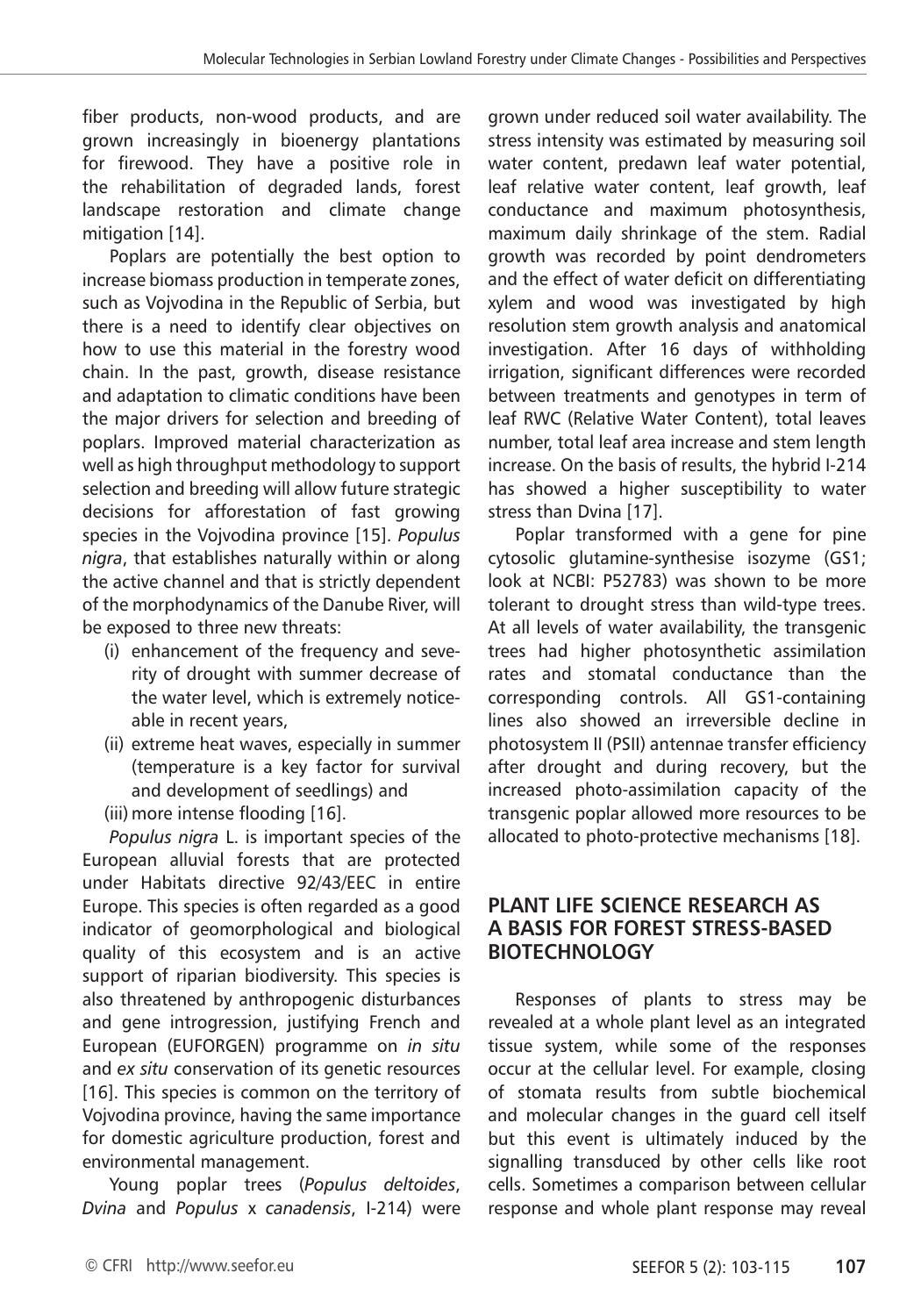the level of organization where the adaptation operates. In the contrary, seed germination and seedling growth declines with increasing water stress, while proteolysis in cotyledons during storage mobilization is retarded by water stress. Metabolic changes that occur in plants, particularly mesophytes, in response to water stress have been major targets of research interest while searching for molecular mechanism of stress tolerance. Such studies have been strengthened further with the aid of molecular tools like microarray and differential expression of genes [19].

On molecular level, drought stress also induces reactive oxygen species (hereinafter: ROS) generation as a primary response of plant. Gross level of ROS could facilitate the stress induced damages to most of the cellular components, unless compromised by plant antioxidant system. However, depending on spatial and temporal ROS generation and scavenging, responses can be characterized as toward conferring protection by arousing the protection system or as directly leading to injuries or death. Gradual imposition of drought stress, which is more common in nature, probably triggers ROS generation in the apoplast by plasma membrane-localized NADPH oxidase, where  $Ca^{2+}$  plays a role as an upstream as well as downstream messenger forming a positive feedback loop [19]. Effects of drought-induced generation of ROS in poplar and concomitant induction of ROS detoxifying enzymes in leaves have been investigated [20- 22]. Morabito and Guerrier [23] found that roots are the most sensitive organ of poplar to oxidative stress after 12 h drought, but nothing is known about reactions in roots after longer drought events [13].

There is an enormous potential for speeding up tree breeding cycles by the use of genetic modification. Systems have been developed for gene transfer, selection of novel gene-containing shoots and stimulating regeneration for both broadleaved and coniferous trees [24, 25].

Comprehensive analysis of the relationship between the transcriptome of homologous *Arabidopsis* and *Populus* genes facilitates to

identify the correlation of the response systems and the roles of the homologues among the species [13].

The plant-specific GRAS/SCL transcription factors play diverse roles in plant development and stress responses. Poplar SCL (SCARECROW-LIKE) gene, PeSCL7, was functionally characterized in *Arabidopsis thaliana*, especially with regard to its role in abiotic stress resistance. Expression analysis in poplar revealed that PeSCL7 was induced by drought and high salt stresses, but was repressed by gibberellic acid (GA) treatment in leaves. Transgenic *Arabidopsis* plants over-expressing PeSCL7 showed enhanced tolerance to drought and salt treatments. These results suggest that PeSCL7 encodes a member of the stress-responsive GRAS/SCL transcription factors that is potentially useful for engineering of drought- and salt-tolerant trees [26].

The expressed small RNAs from leaves and vegetative buds of Populus have been isolated using high throughput pyrosequencing [27]. By the analysis, almost 80 000 small RNAs were identified with 123 novel small RNAs belonging to previously identified miRNA families from other plant species and 48 novel miRNA families that could be Populus-specific [27]. The putative target genes of Populus-specific small RNA were involved in development and resistance to stress. Lu et al. [28, 29] have identified abiotic stressresponsive miRNAs from *P. trichocarpa*, whose expression was altered in response to cold, heat, salt, dehydration and mechanical stresses. Some of these stress-responsive miRNA families are conserved among various plant species, such as *Arabidopsis*, rice and poplars. The other *Populus*  or tree-specific miRNAs were also identified and predicted to function in the adaptation to longterm growth and survival from stress conditions in woody plants [30].

#### **FOREST GENETIC AND BREEDING RESEARCH IN SERBIA**

Despite the area of forests of Vojvodina province are just 4.4 % of total forest area of Serbia, it still presents huge agricultural potential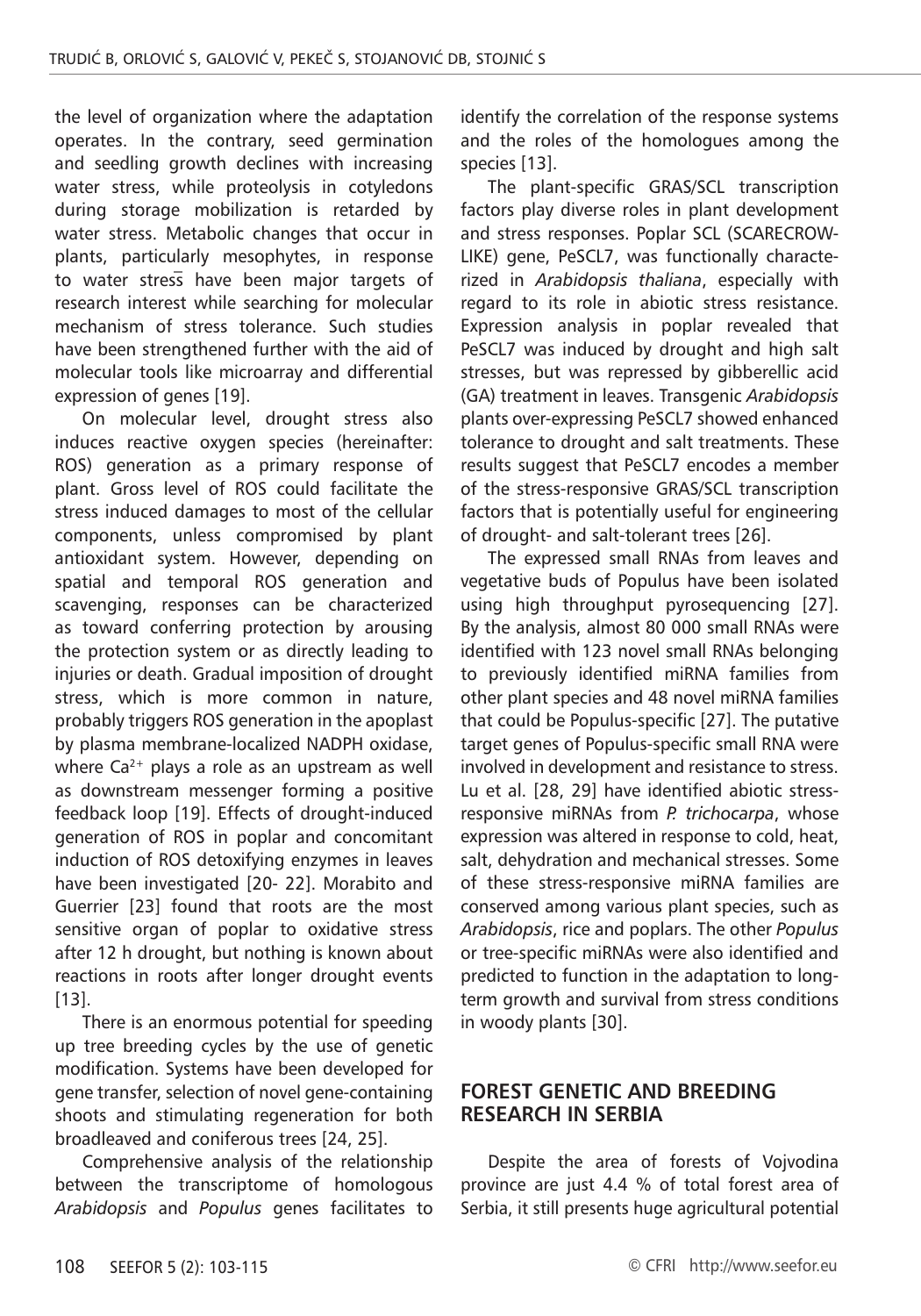for Serbia, especially its continental-temperate zone with a unique opportunity for some species to grow (*Salicaceae* species, *Quercus* species etc.).

First studies on examination of molecular markers and adaptive traits of forest tree species in Serbia, in order to accelerate the selection process of poplar and willow, as well as to define critical parameters in the growth process, were designed at the Institute of Lowland Forestry and Environment, University of Novi Sad. Forest breeding programs at the Institute of Lowland Forestry and Environment, University of Novi Sad, have until now been based only on conventional clonal identification system, meaning the combinational research of morphological and phenological traits characterization [31]. Revealing and characterizing genetic background of poplar clones, using molecular markers systems like AFLPs and SSRs, is one of the major contributors to novel taxonomy and breeding perspectives for woody plant species in Vojvodina province. While AFLP markers have been utilized in evaluating hybrids and in parentage assessment in many other species [32-35], the highly polymorphic, consistent and co-dominant markers, such as SSRs, are excellent markers for clone and cultivar identification in poplars so far [36, 37].

To begin dissecting genome information in *Populus,* integrated genetic and gene expression data needs to be done, with phenotypic traits measured in populations of *P. deltoides* and *P. nigra*, which are common for Vojvodina province and some parts of Western Balkans. In recent years, studies of forest genetic resources in Serbia were conducted on numerous tree species. Researches of molecular markers were focused mainly on investigation of genetic diversity in natural populations of European beech [38], Austrian pine and Scots pine [39-42], Serbian spruce [43], *Sorbus* spp. [44] and Sessile oak [45]. Numerous research on investigation of variability of adaptive traits were conducted in the natural populations of Wild cherry [46, 47].

Research in the European beech provenance trials were aimed on analysis of variability of leaf anatomical, physiological, biochemical and morphological traits. Some results have been published to date [48, 49]. Research in the beech

provenance trials were also aimed on investigation of environmental conditions in the provenance trials [48].

Various reports of forest management from Srem region of Vojvodina province in the Republic of Serbia showed that some parts of the population of Pendunculate oak are endangered, under the influence of environmental aridity. To determine the genetic basis of senescence caused by drought, the system of molecular analysis needs to be performed in order to make recommendations for developing new strategies to preserve the oak gene pool. Specifically, the aim of these pioneer experiments would be to target candidate genes responsible for senescing and drought stress tolerance of Pendunculate oak from Srem [50-52].

Nonić et al. [53] reported the results of monitoring and collecting information on public opinion, analysis of laws and legislation regarding genetically modified plants and possibilities of scientific research on transgenic tree species in several European countries. The proposed survey included results from 8 countries (Italy, Slovenia, Romania, Bulgaria, Serbia, Croatia, Montenegro and Bosnia and Herzegovina), aiming to contribute to the common future of EU policy in this field. First results indicate that public opinion is divided and provide a good basis for understanding the issue of implementation of stress-based transgenic technology, in order to define clear scientific attitude as a recommendation, both in EU member states and Western Balkans countries.

#### **Poplars Oxidative Stress and Functional Genomic Research in Vojvodina**

The effect of different concentrations of three heavy metals ions,  $Cu^{2+}$ , Ni<sup>3+</sup> and  $Cd^{2+}$ , on oxidative stress in three poplar clones (PE 19/66, M1 and B229), from two different species, *Populus deltoides* (*Marshall*) and *Populus euramericana (Dode-Guinier*) were analysed. Possible antioxidant capacity of these clones in response to different concentrations of heavy metals ions in substrate was measured in order to find which clone is most appropriate for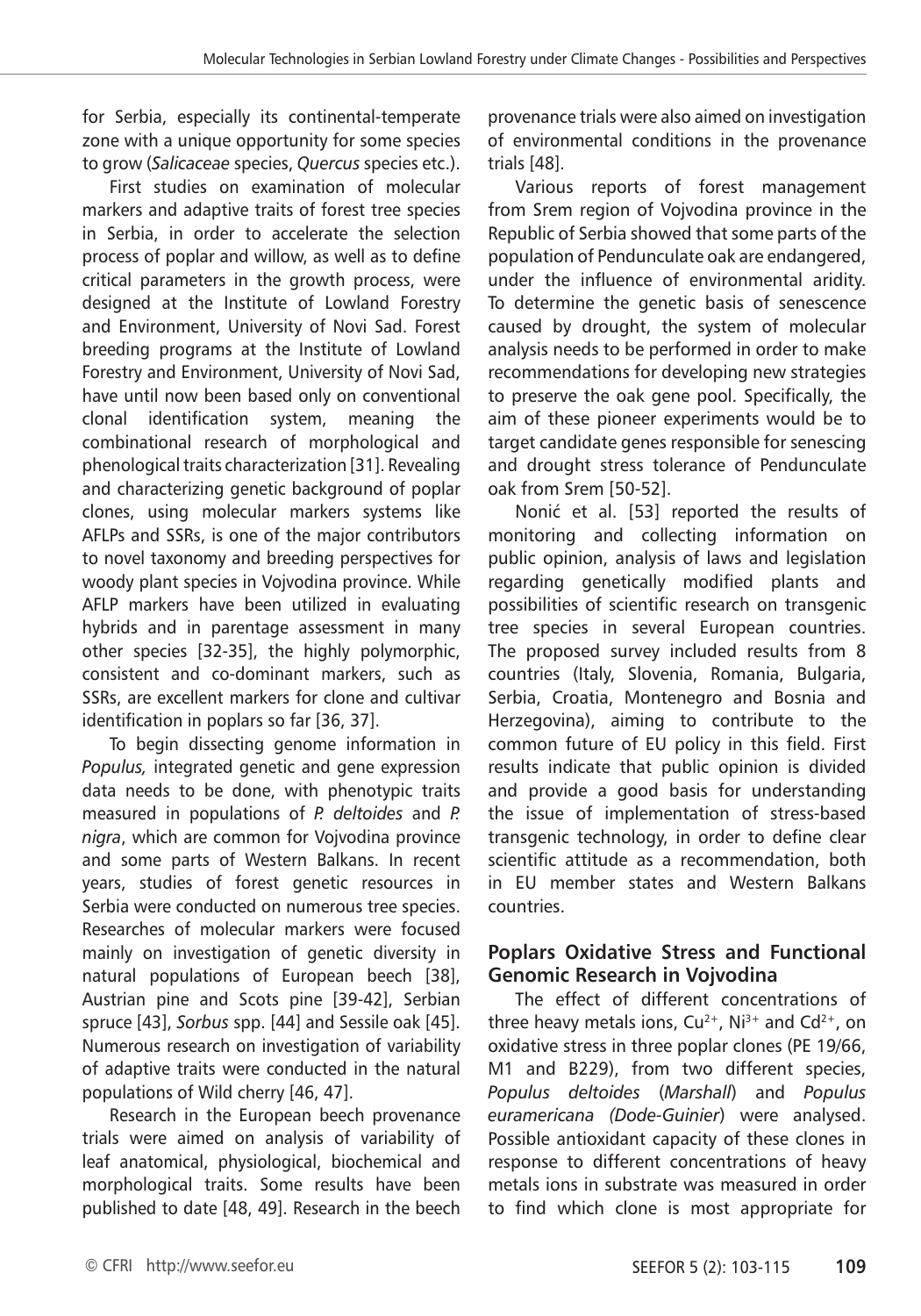phytoremediation processes. Results showed variable responses within poplar leaves and roots in response to oxidative stress induced by heavy metals and the most promising clone for phytoremediation of contaminated soils is B229 clone, while M1 and PE 19/66 showed variable antioxidant response [54]. Another study on oxidative stress profiles of three mentioned poplar clones shoots [55], while being treated by the same heavy metal stress treatment, showed that the most acceptable phytoremediation response to the pollution in soil showed clone M1. PE 19/66 clone in both studies resulted as not being suitable for possible phytoremediation application of contaminated soils by heavy metals.

Also, another study included also poplar clones PE 19/66, B229 and clone Panonia (*Populus x euramericana*) regarding induced oxidative stress in leaves after treatments with heavy metals, herbicides, diesel fuel, as well as a mixture of heavy metals and diesel fuel in the experimental field. Biochemical responses to the induced stress were estimated by using *in vitro* tests for determination of radical scavenger capacity and total antioxidant activity, DPPH and FRAP test. Obtained results showed great correlation between antioxidant and scavenger activities of poplar clones extracts which shown increased both activities under the applied treatments. Treatment of combined stress inducers (heavy metals and diesel fuel) showed synergistic effect upon all clones for both determined tests comparing to separately applied stressors. Clone B-229 showed indication of higher tolerance to applied stressors compared to other clones [56]. These oxidative stress screening tests showed the possibility of poplars genotypes for afforestation of contaminated areas and soils in Serbia. Climate changes are causing various abiotic and biotic stresses in environment, also changing the life cycle of various contaminants.

The study of Štajner et al. [57] was designed to examine and compare antioxidant and freeradical scavenging activities of leaves of six different melliferous plant species (*Populus alba, Robinia pseudoacacia, Sophora japonica*, *Euodia hupehensis*, *Tilia* sp*.*, *Fraxinus* sp.) from

Serbia in order to evaluate their drought-induced oxidative stress tolerance*.* An experiment was conducted during June, July and August. In this study, they reported the results concerning proline accumulation, soluble protein content, quantities of malonyldialdehyde, total antioxidant capacity determined by FRAP method and scavenger activity determined by DPPH method. According to the results, all melliferous plant species were subjected to drought, leading to oxidative stress during July when soil humidity decreased. During July, proline content and MDA quantity increased and soluble proteins decreased in all investigated species. High and permanent antioxidant activity during the whole investigated period was observed in *P. alba*, but insufficient to protect its leaves from oxidative injury during the period of drought in July.

On ILFE, functional genomic approach was applied, to have insight into the oxidative stress responses of Serbian poplar clones with different genetic background. The objective was to identify genes with altered transcript accumulation during salt stress and to characterize their expression [58]. Genetic transformation gives the possibility to achieve various applied goals in plant stress biotechnology. Recent publications related to salt and drought-inducible poplar GRAS protein SCL7 showed that this gene is potentially useful for engineering drought and salt tolerance in trees, thus directing our attention to a GRAS/ SCL transcription factor (TF) as a candidate gene of interest. After DNA sequence polymorphisms were described within Serbian species by their SNPs patterns and the number of polymorphic sites was revealed, one step forward was made toward genetic transformation of the same poplar clones for GRAS/SCL. For this study,two different agronomically important clones, (*P. deltoides* and *P. x euramericana*) were sampled. PCR (either with genomic or cDNA) with primers for Gateway clonning from PtGRAS/ SCL7 TF exon part was successfully done and fragments of *P. deltoides* and *P. x euramericana* were obtained and ligated using BP clonase into pDONR vector. This is the preliminary result toward improvement in tolerance to abiotic stresses in poplar species [59].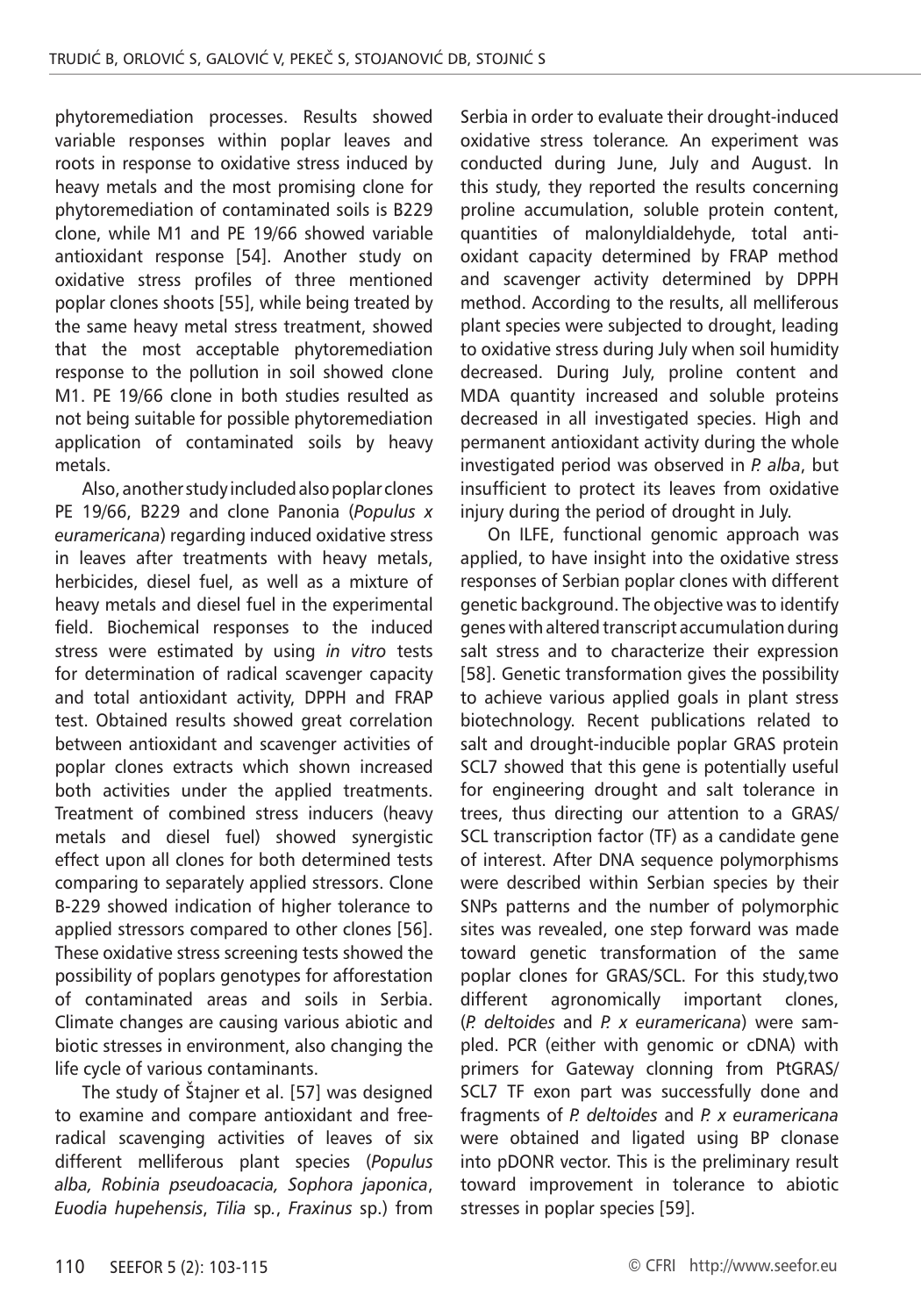While many potential benefits can be envisioned and have been described for genetic engineering in forest trees, there are also risks and they must be thoroughly evaluated. These risks can be placed into two general categories:

- 1. risks to plantations of transgenic trees;
- 2. risks associated with the migration of transgenes (i.e., gene flow) into neighbouring environments.

The second type of risk entails transgenes migrating and either reducing or increasing the fitness of trees in the recipient populations. Transgenes are packed in genotypes that combine to produce phenotypes that the environment acts on. Furthermore, the potential for these genes to migrate into the same or related species by gene flow (i.e., pollen or seed movement) must also be evaluated [60, 61].

An alternative to minimize gene flow is the use of sterile genetically modified trees. Many efforts have been put in facilitating research and understanding genes involved in the flowering process of trees [62, 63]. The use of transgenic trees in the forestry sector has very different objectives than those used for crops. They are mainly based in improving wood quality, so as to diminish the pressure on the land. The genes involved in these processes are quite specific and are mainly present in trees; therefore its possible escape to the environment does not have a major risk [64].

## **FUTURE OF FORESTRY IN VOJVODINA**

An in-depth understanding of the physihological stress responses and the molecular events in woody plants, which are some of the major components of the global ecosystem and biomass resources, will always be required. The findings reviewed here would contribute to understanding of the possible need of the introduction of stress-based biotechnologies to control stress responses of forest tree species in Vojvodina province, Republic of Serbia. Developing the stress-tolerant woody plants models and practices would require further understanding of various aspects of the

molecular responses under the stress conditions. The main objectives for future sustainable forest policy of Vojvodina Province are to increase the area and vitality of the forests (through afforestation, reclamation and cultivation), to create the technical base for all types of forestry work, to maximize financial returns [65] and to start develop transgenic technologies for research purposes with the goal to cope with extreme drought waves on this territory.

Whichever aspects of transgenic technologies advance most rapidly in the future, environmental risk assessment should always be carried out, on a case-by-case basis, until a sufficient body of knowledge on the anticipated benefits and the possible risks of this exciting technology are established [66]. Possible introducing new sterile transgenic plant tree species into arid area may be seen as an important way forward. This genetic strategy of developing transgenic species of forest plant species will enable sustainable forest ecosystems that will allow continued production of necessary oxygen and accelerate the elimination of harmful carbon dioxide emissions that cause the greenhouse effect and thus affect global warming and imbalance the level of the entire plant layer on the planet Earth. Drought is still causing negative environmental and economic consequences in all of Serbia, especially in the Vojvodina province and decision makers need to improve planning of mitigation practices and future sustainable forestry management on molecular level, especially for one of the most important woody plant species for that particular Serbian region: poplar, willow, oak and beech species [48].

Construction of gene banks responsible for different aspects of resistance of all tree species to a variety of abiotic stresses should become an imperative for sustainable agroforestry that can respond to various environmental challenges which is facing today and will face in the future. The greatest challenge facing humanity in the field of controlled and responsible production of transgenic trees is the ethical approach and a clear intention to help and develop the planet in the upcoming climatic challenges.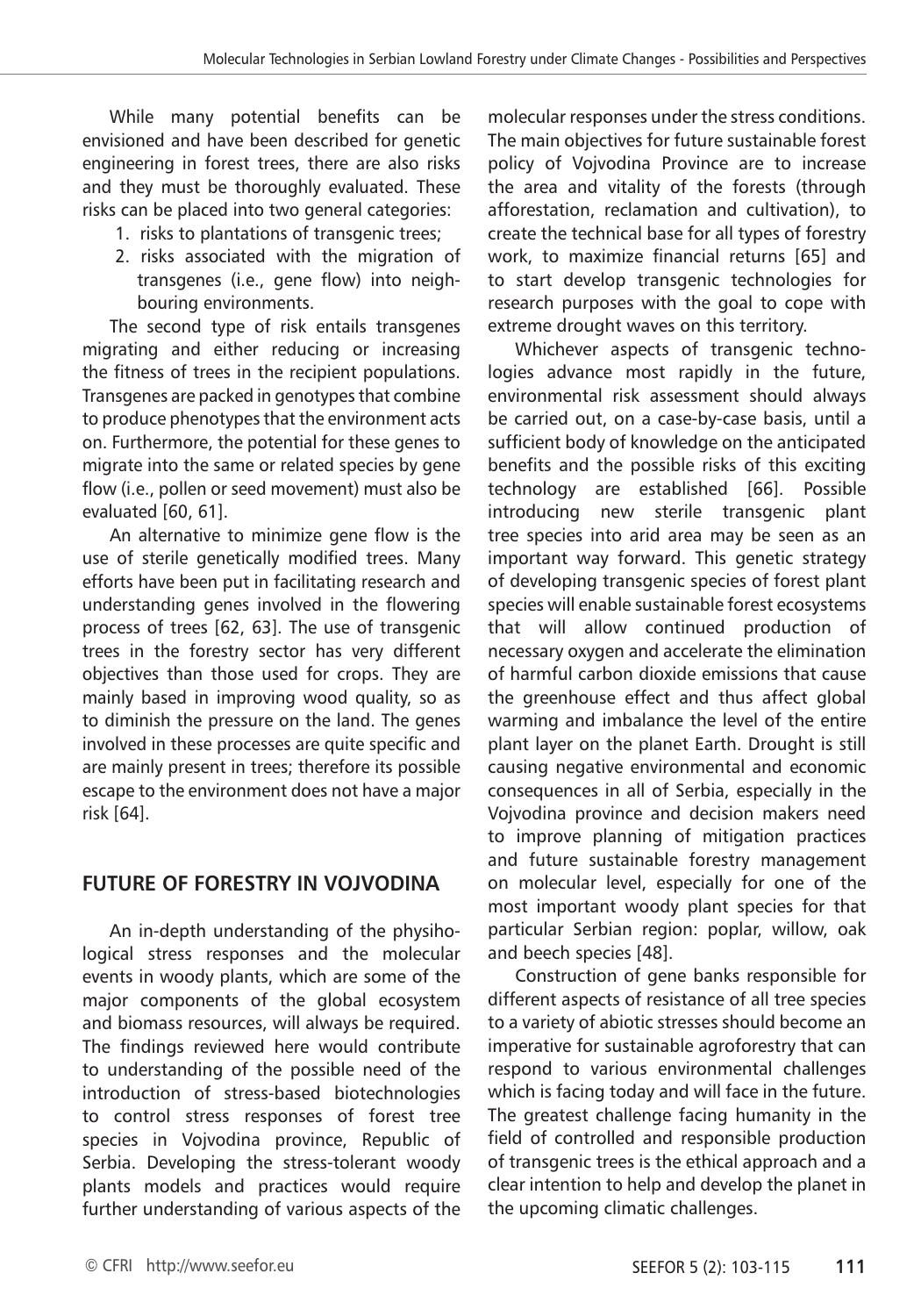#### **Acknowledgments**

This paper was realized as a part of the project "Studying climate change and its influence on the environment: impacts, adaptation and mitigation" (III 43007) financed by the Ministry of Education, Science and Technological Development of the Republic of Serbia within the framework of integrated and interdisciplinary research for the period 2011–2014. Also, great contribution to this paper was done during the COST Action FP0905 "Biosafety of forest transgenic trees" and COST Action FP1202 "Strengthening conservation: a key issue for adaptation of marginal/ peripheral populations of forest tree to climate change in Europe (MaP-FGR) ".

#### **RefereNces**

- 1. MCDOWELL N, BEERLING G, BRESHEARS D, FISHER D, KENNETH R, RAFFA F, STITT M 2011 The interdependence of mechanisms underlying climate-driven vegetation mortality. *Trends Ecol Evol* 26 (10): 523-532. DOI: http://dx.doi. org/10.1016/j.tree.2011.06.003
- 2. LINDNER M, MAROSCHEK M, NETHERER S, KREMER A, BARBATI A, GARCIA-GONZALO J, SEIDL R, DELZON S, CORONA P, KOLSTRO M, LEXER MJ, MARCHETTI M 2010 Climate change impacts, adaptive capacity, and vulnerability of European forest ecosystems. *Forest Ecol Manag* 259 (4): 698-709. DOI: http://dx.doi.org/10.1016/j. foreco.2009.09.023
- 3. STOJNIĆ S, ORLOVIĆ S, PILIPOVIĆ A, STOJANOVIĆ D, TRUDIĆ B 2013 Serbia-National Report, FPS COST Action FP1202. Strengthening conservation: a key issue for adaptation of marginal/peripheral populations of forest tree to climate change in Europe (MaP-FGR). FAO, First Plenary Meeting, Via delle Terme di Caracalla – Roma, Italy, 22- 25 January 2013
- 4. URL: http://www.un.org/esa/agenda21/natlinfo/ countr/serbia/drought.pdf (15 June2014)
- 5. BANKOVIĆ S, MEDAREVIĆ M, PANTIĆ D, PETROVIĆ N (*eds*) 2009 National Forest Inventory of the Republic of Serbia (*in Serbian*). Ministry of Agriculture, Forestry and Water Management of the Republic of Serbia, Forest Directorate, Belgrade, Serbia, 238 p
- 6. STOJANOVIĆ DB, KRŽIČ A, MATOVIĆ B, ORLOVIĆ S, DUPUTIE A, DJURDJEVIĆ V, GALIĆ Z, STOJNIĆ S 2013 Prediction of the European beech (*Fagus sylvatica* L.) xeric limit using a regional climate model: An example from southeast Europe. *Agr Forest Meteorol* 176: 94-103. DOI: http://dx.doi. org/10.1016/j.agrformet.2013.03.009
- 7. SPASOV P 2003 The occurrence of drought in Serbia, its monitoring and prediction capabilities. *Vodoprivreda* 35 (1-2): 30-36
- 8. URL: http://balwois.com/2012/USB/papers/299.pdf (15 June2014)
- 9. PEKEČ S, IVANIŠEVIĆ P, RONČEVIĆ S, KOVAČEVIĆ B, MARKOVIĆ M 2008 Plan and program of shelterbelts establishment in Vojvodina (*in Serbian with English summary*). *Topola (Poplar)* 181/182: 61-70
- 10. PEKEČ S, IVANIŠEVIĆ P, ORLOVIĆ S, GALIĆ Z 2010 Possible use alkalized soil to increase afforestation area in Banat region. *In*: Rakonjac Lj (*ed*) International Scientific Conference "Forest ecocsystem and climate changes", Belgrade, Serbia, 9-10 March. Institute of Forestry, Belgrade, Serbia, vol II, pp 143-147
- 11. JOVANOVIĆ S 1965 Forest belts (*in Serbian*). Belgrade, Serbia
- 12. KOZLOWSKI TT, PALLARDY SG 2002 Acclimation and adaptive responses of woody plants to environmental stresses. *Bot Rev* 68 (2): 270- 334. DOI: http://dx.doi.org/10.1663/0006- 8101(2002)068[0270:AAAROW]2.0.CO;2
- 13. REGIER N, STREB S, COCOZZA C, SCHAUB M, CHERUBINI P, ZEEMAN SC, FREY B 2009 Drought tolerance of two black poplar (*Populus nigra* L.) clones: contribution of carbohydrates and oxidative stress defense. *Plant Cell Environ* 32 (12): 1724-1736. DOI: http://dx.doi.org/10.1111/ j.1365-3040.2009.02030.x
- 14. KOLLERT W, DEL LUNGO A 2010 The contribution of poplar-science and technology to sustain rural livelihoods in developing countries. *In*: Poplars and Willows: from research models to multipurpose trees for bio-based society, Book of abstracts of Fifth International Poplar Symposium, Palazzo dei Congressi, Orvieto, Italy, 20-25 September 2010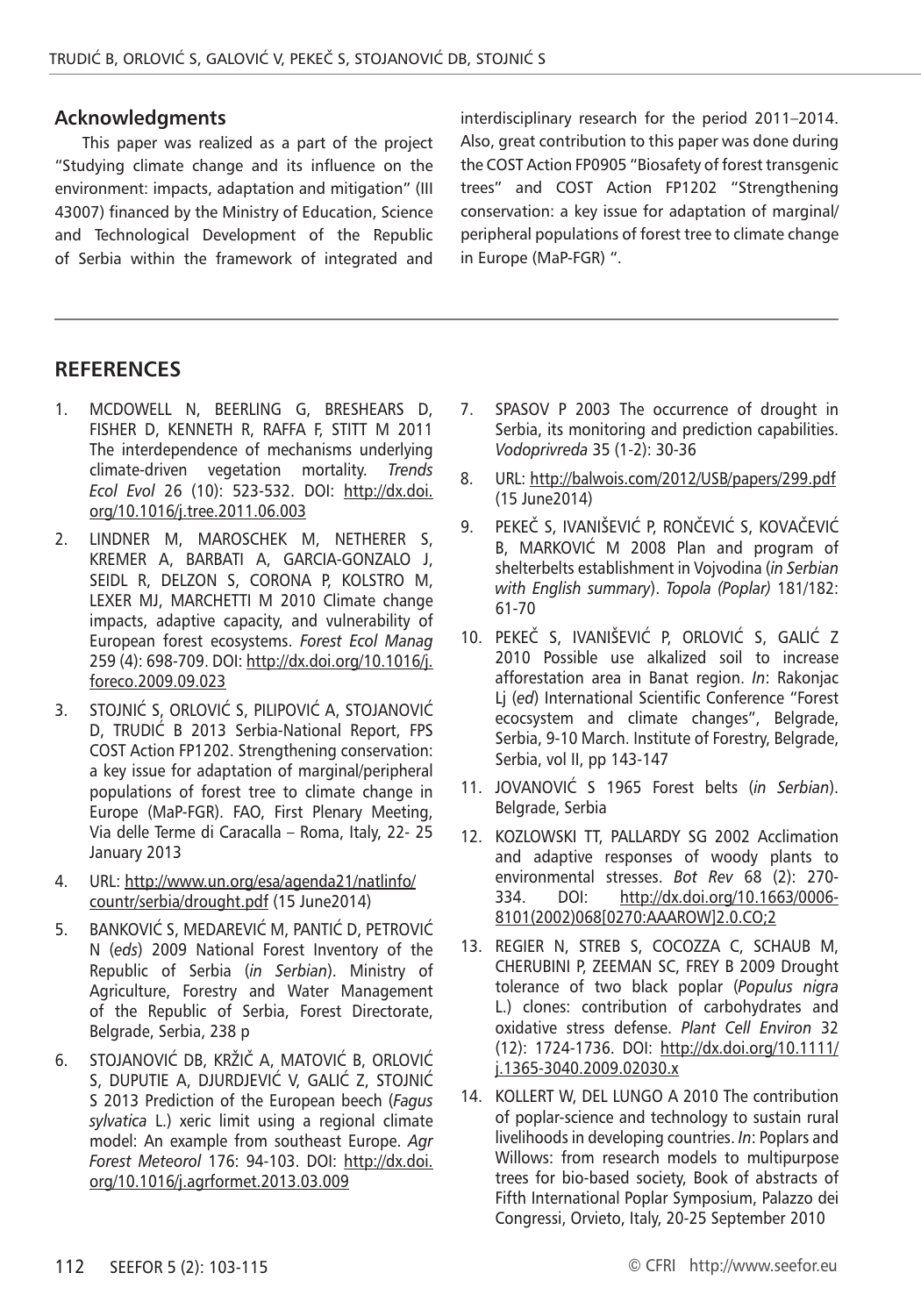- 15. TRUDIĆ B, GALOVIĆ V, ORLOVIĆ S, PEKEČ S, KLAŠNJA B 2012 Possibility for developing of poplar tolerant to drought in Republic of Serbia. In: Book of abstracts of 24th International Poplar Commission, Dehradun, India, pp 57
- 16. VILLAR M, CHAMAILLARD S, BARBAROUX C, BASTIEN C, BRIGNOLAS F, FAIVRE RAMPANT P, FICHOT R, FORESTIER O, JORGE V, RODRIGUES S 2010 *Populus nigra* as keystone species able to cope with the ongoing climate change, France. *In*: Poplars and Willows: from research models to multipurpose trees for bio-based society, Book of abstracts of Fifth International Poplar Symposium, Palazzo dei Congressi, Orvieto, Italy, 20-25 September 2010
- 17. GIOVANNELLI A, EMILIANI G, TRAVERSI LM, CHIARABAGLIO PM, PALLARA G, RACCHI ML 2010 Effect of water deficit on wood formation of poplar clones: physiological and transcriptional analysis in cambial region, Italy. *In*: Poplars and Willows: from research models to multipurpose trees for bio-based society, Book of abstracts of Fifth International Poplar Symposium, Palazzo dei Congressi, Orvieto, Italy, 20-25 September 2010
- 18. FAO 2010 Forests and genetically modified trees. Food and Agriculture Organization of the United Nations, Rome, Italy, 235 p. URL: http://www.fao. org/docrep/013/i1699e/i1699e.pdf (8 April 2014)
- 19. KUMAR KAR R 2011 Plant responses to water stress.-Role of the reactive oxygen species. *Plant Signal Behav* 6 (11): 1741-1745. DOI: http:// dx.doi.org/10.4161/psb.6.11.17729
- 20. GUERRIER G, BRIGNOLAS F, THIERRY C, COURTOIS M, KAHLEM G 2000 Organic solutes protect drought-tolerant *Populus* × *euramericana* against reactive oxygen species. *J Plant Physiol* 156 (1): 93-99. DOI: http://dx.doi.org/10.1016/S0176- 1617(00)80277-1
- 21. LEI Y, YIN C, LI C 2006 Differences in some morphological, physiological, and biochemical responses to drought stress in two contrasting populations of *Populus przewalskii*. *Physiol Plantarum* 127 (2): 182-191. DOI: http://dx.doi. org/10.1111/j.1399-3054.2006.00638.x
- 22. MARRON N, MAURY S, RINALDI C, BRIGNOLAS F 2006 Impact of drought and leaf development stage on enzymatic antioxidant system of two *Populus deltoides* × *nigra* clones. *Ann For Sci* 63 (3): 323-327. DOI: http://dx.doi.org/10.1051/ forest:2006012
- 23. MORABITO D, GUERRIER G 2000 The free oxygen radical scavenging enzymes and redox status in roots and leaves of Populus  $\times$  euramericana in response to osmotic stress, desiccation and rehydration. *J Plant Physiol* 157 (1): 74-80. DOI: http://dx.doi.org/10.1016/S0176-1617(00)80138-8
- 24. GARTLAND KMA, CROW RM, FENNING TM, GARTLAND JS 2003 Genetically modified trees: production, properties, and potential. *Journal of Arboriculture* 29 (5): 259-266
- 25. WENCK AR, QUINN M, WHETTEN RW, PULLMAN G, SEDEROFF R 1999 High-efficiency Agrobacteriummediated transformation of Norway spruce (*Picea abies*) and loblolly pine (*Pinus taeda)*. *Plant Mol Biol* 39 (3): 407-416. DOI: http://dx.doi. org/10.1023/A:1006126609534
- 26. HONG-SHUANG MA, DAN L, PENG S, XIN-LI X, WEI-LUN Y 2010 The salt- and drought-inducible poplar GRAS protein SCL7 confers salt and drought tolerance in Arabidopsis thaliana. *J Exp Bot* 61 (14): 4011-4019. DOI: http://dx.doi.org/10.1093/ jxb/erq217
- 27. BARAKAT A, WALL PK, DILORETO S, DEPAMPHILIS CW, CARLSON JE 2007 Conservation and divergence of microRNAs in *Populus*. *BMC Genomics* 8: 481. DOI: http://dx.doi.org/10.1186/1471-2164-8-481
- 28. LU S, SUN YH, CHIANG VL 2008 Stress-responsive microRNAs in *Populus*. *Plant J* 55 (1): 131- 151. DOI: http://dx.doi.org/10.1111/j.1365- 313X.2008.03497.x
- 29. LU SF, LI LG, YI XP, JOSHI CP, CHIANG VL 2008 Differential expression of three eucalyptus secondary cell wall-related cellulose synthase genes in response to tension stress. *J Exp Bot* 59 (3): 681-695. DOI: http://dx.doi.org/10.1093/jxb/ erm350
- 30. OSAKABE Y, KAJITA S, OSAKABE K 2011 Genetic engineering of woody plants: current and future targets in a stressful environment. *Physiol Plantarum* 142 (2): 105-117. DOI: http://dx.doi. org/10.1111/j.1399-3054.2011.01451.x
- 31. ORLOVIĆ S, KLAŠNJA B, IVANIŠEVIĆ P 1997 Anatomical and physiological research in poplar breeding program (*in Serbian with English summary*). *Topola (Poplar)* 159/160: 69-80
- 32. VAN TOAI TT, PENG JST, MARTIN S 1996 Using AFLP markers to determine the contribution of parental genomes during recurrent selection. *Soybean Genetics Newsletter* 23: 214-216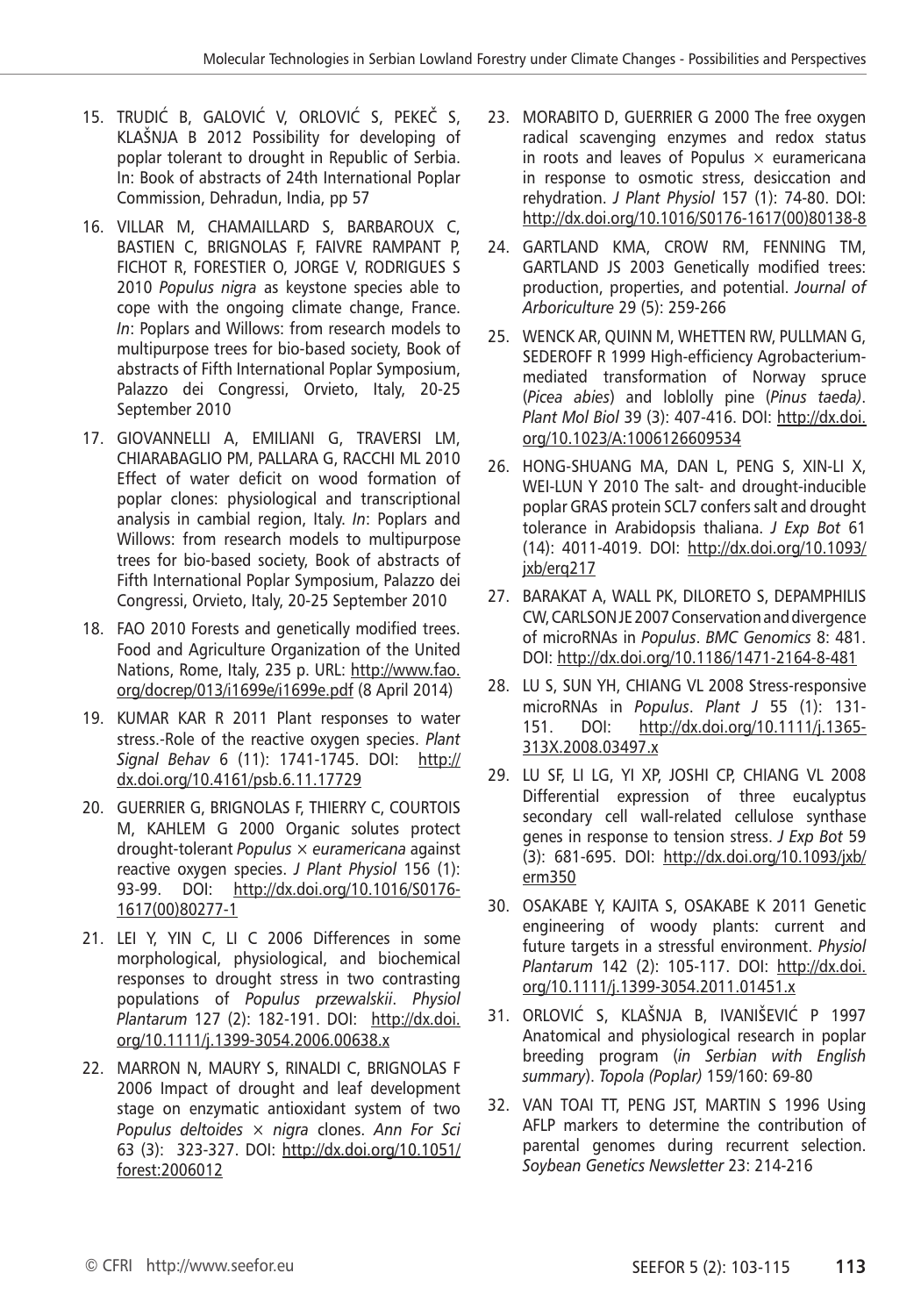- 33. KRAUSS SL 2000 Patterns and mating in *Persoonia mollis* (Proteaceae) revealed by an analysis of paternity using AFLP: implications for conservation. *Aust J Bot* 48 (3): 349-356. DOI: http://dx.doi. org/10.1071/BT98082
- 34. GALOVIĆ V, MLADENOVIĆ-DRINIĆ S, JELOVAC D, NAVALUŠIĆ J 2004 Application possibilities of AFLP fingerprinting technique in maize DNA profiling and plant variety protection. *Genetika* 36 (2): 133-142. DOI: http://dx.doi.org/10.2298/GENSR0402133G
- 35. GALOVIĆ V, MLADENOVIĆ-DRINIĆ S, NAVALUŠIĆ J, ZLOKOLICA M 2006 Characterization methods and fingerprinting of agronomical important crop species. *Genetika* 38 (2): 83-96. DOI: http://dx.doi. org/10.2298/GENSR0602083G
- 36. GALOVIĆ V, ORLOVIĆ S, KOVAČEVIĆ B, PILIPOVIĆ A 2008 Microsatellite genetic relationships of Populus species clones, cultivars and hybrids from two sections of genus Populus. *In*: Orlović S (*ed*) Proceedings of International Scientific Conference Forestry in Achieving Millennium Goals, Novi Sad, Serbia, 13-15 November 2008. Institute of Lowland Forestry and Environment, Novi Sad, Serbia, pp 325-330
- 37. ORLOVIĆ S, GALOVIĆ V, ZORIĆ M, KOVAČEVIĆ B, PILIPOVIĆ A, GALIĆ Z 2009 Evaluation of interspecific DNA variability in poplars using AFLP and SSR markers. *Afr J Biotechnol* 8 (20): 5241- 5247
- 38. IVETIĆ V, ISAJEV V, NIKOLIĆ A, KRSTIĆ M, RISTIĆ D, KOSTADINOVIĆ M 2012 Delineation of beech provenance regions in Serbia by spatial analysis of genetic diversity. *Genetika* 44 (1): 101-108. DOI: http://dx.doi.org/10.2298/GENSR1201101I
- 39. ISAJEV V, MLADENOVIĆ-DRINIĆ S, LUČIĆ A 2008 The use of molecular markers in the improvement of conifer tree species (*in Serbian with English summary*). *Bulletin of the Faculty of Forestry* 98: 7-24. DOI: http://dx.doi.org/10.2298/GSF0898007I
- 40. LUČIĆ A, ISAJEV V, RAKONJAC L, RISTIĆ D, KOSTADINOVIĆ M, BABIĆ V, NIKOLIĆ A 2011 Genetic divergence of Scots pine (*Pinus sylvestris L*.) populations in Serbia revealed by RAPD. *Arch Biol Sci* 63 (2): 371-380. DOI: http://dx.doi.org/10.2298/ ABS1102371L
- 41. LUČIĆ A, ISAJEV V, RAKONJAC LJ, MATARUGA M, BABIĆ V, RISTIĆ D, MLADENOVIĆ-DRINIĆ S 2011 Application of various statistical methods to analyze genetic diversity of Austrian (*Pinus nigra*  Arn.) and Scots pine (*Pinus sylvestris* L.) based on protein markers. *Genetika* 43 (3): 477-486. DOI: http://dx.doi.org/10.2298/GENSR1103477L
- 42. LUČIĆ A, NIKOLIĆ A, MLADENOVIĆ-DRINIĆ S, ISAJEV V, LAVADINOVIĆ V 2008 Genetic characterisation of genotypes of Austrian pine (*Pinus nigra* Arnold) populations using protein markers. *Genetika* 40 (2): 157-168. DOI: http://dx.doi.org/10.2298/ GENSR0802157L
- 43. MILOVANOVIĆ J, ŠIJAČIĆ-NIKOLIĆ M 2010 Characterization of Serbian spruce variability applying isoenzyme markers. *Biotechnol Biotec Eq* 24 (1): 1600-1605. DOI: http://dx.doi.org/10.2478/ V10133-010-0012-8
- 44. GALOVIĆ V, ORLOVIĆ S, TRUDIĆ B, PEKEČ S, VASIĆ S 2012 Intra-loci polymorphism of Sorbus spp. on the territory of Republic of Serbia (*in Serbian with English summary*). *Topola (Poplar)* 189/190: 87-97
- 45. ŠIJAČIĆ-NIKOLIĆ M, MILOVANOVIĆ J, BOBINAC M, SAVIĆ-PAVIĆEVIĆ D, BRAJUŠKOVIĆ G, DIKLIĆ M 2009 Variability of the Chloroplast DNA of Sessile oak (*Quercus petraea* agg. Ehrendorfer 1967) in Serbia. *Arc Biol Sci* 61 (3): 459-465. DOI: http:// dx.doi.org/10.2298/ABS0903459S
- 46. MIKIĆ T, ORLOVIĆ S, KOVAČEVIĆ B, MARKOVIĆ M, PILIPOVIĆ A 2009 Variability in wild pear (*Pyrus pyraster* Burgsd.) populations in Serbia based on leaf morphological characteristics. *In*: Orlović S (*ed*) Proceedings of International Scientific Conference Forestry in Achieving Millennium Goals, Novi Sad, Serbia, 13-15 November 2008. Institute of Lowland Forestry and Environment, Novi Sad, Serbia, pp 357-363
- 47. MIKIĆ T, ORLOVIĆ S, MARKOVIĆ M, KOVAČEVIĆ B, PILIPOVIĆ A 2008 Variability in service tree (*Sorbus domestica* L.) populations in Serbia. Lesnicky časopis - *Forestry journal* 54 (Supplement 1): 61-67
- 48. STOJNIĆ S, ORLOVIĆ S, PILIPOVIĆ A, VILOTIĆ D, ŠIJAČIĆ-NIKOLIĆ M, MILJKOVIĆ D 2012 Variation in leaf physiology among three provenances of European beech (*Fagus sylvatica* L.) in provenance trial in Serbia. *Genetika* 44 (2): 341-353. DOI: http:// dx.doi.org/10.2298/GENSR1202341S
- 49. ŠTAJNER D, ORLOVIĆ S, POPOVIĆ B, KEBERT M, STOJNIĆ S, KLAŠNJA B 2013 Chemical parameters of oxidative stress adaptability in beech. *Journal of Chemistry*. DOI: http://dx.doi. org/10.1155/2013/592695
- 50. ORLOVIĆ S, ERDEŠI J, RADIVOJEVIĆ S, OBUĆINA Z, JANJATOVIĆ G 2001 Seed orchard of oak (*Quercus robur* L.) - a basis for further refinement in Srem (*in Serbian*). *Šumarstvo* 1: 1-9